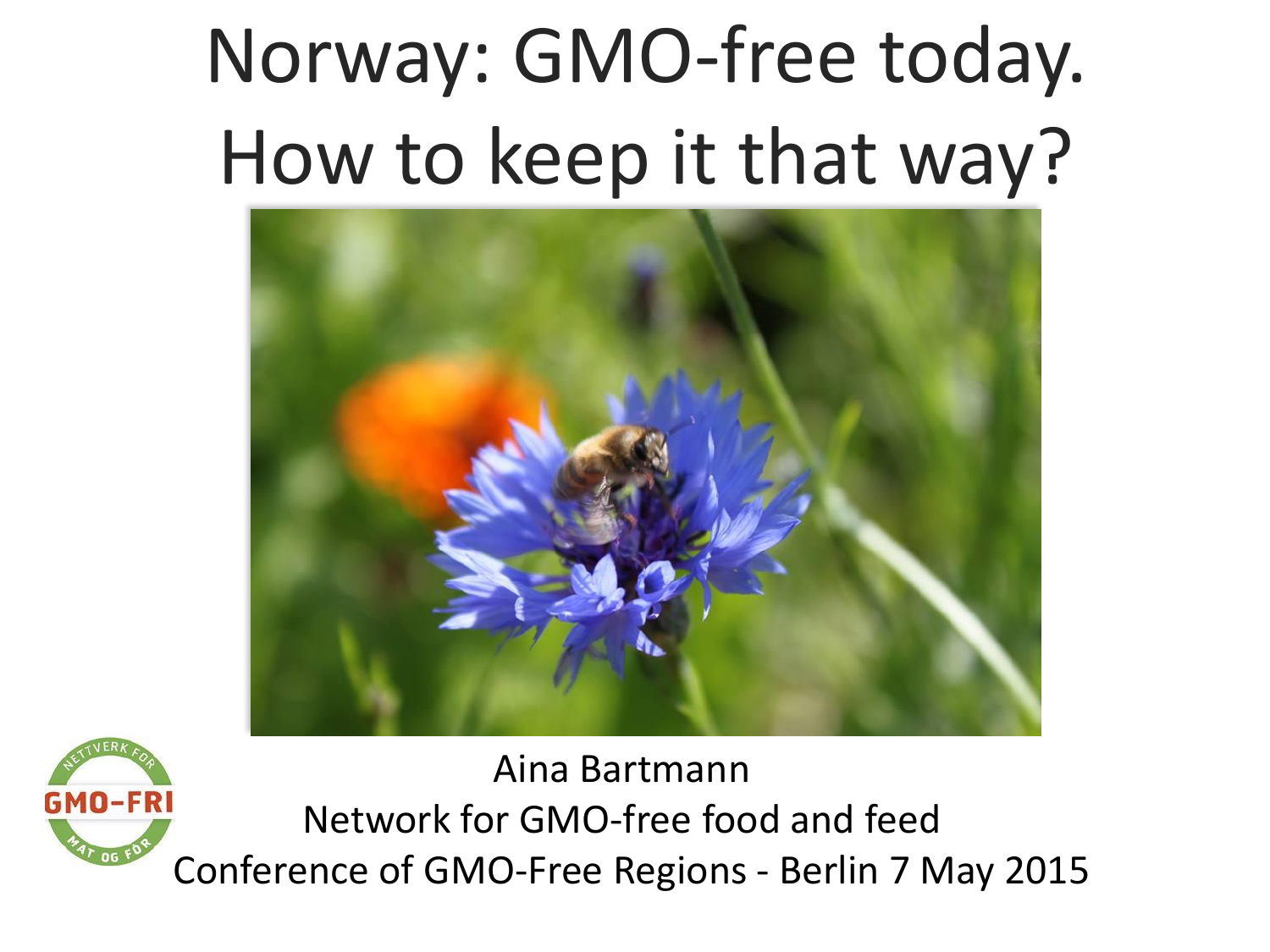

The network coordinates the work on behalf of 16 farmer-, environmental-, solidarity- and consumer organizations in Norway. We represent more than 1.4 million members.

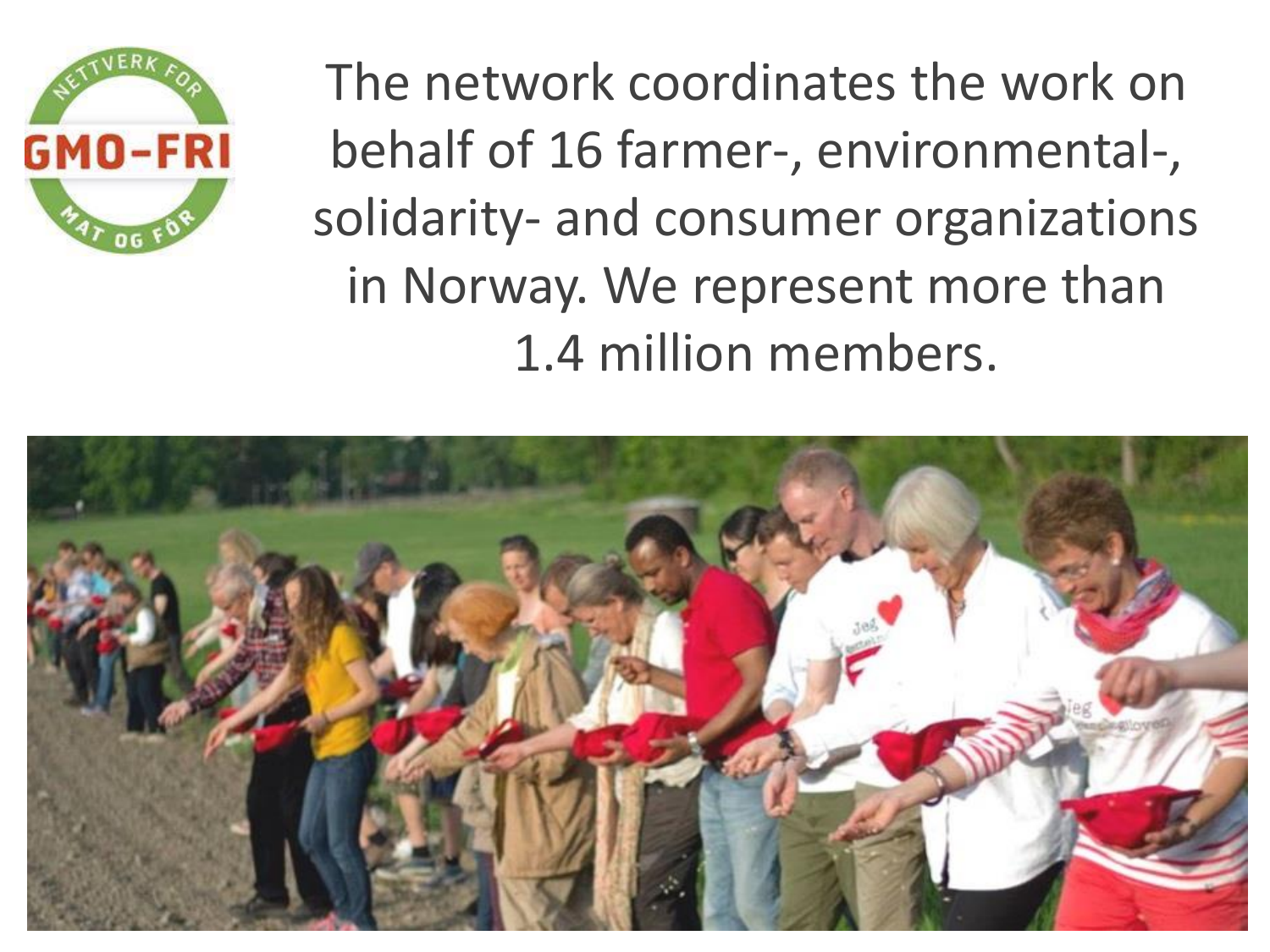# **Our aims**

- **Ensure freedom of choice for consumers and farmers**
- **Food production along ecologically responsible lines**
- **Food sovereignty for all nations, including the right to reject GMO**

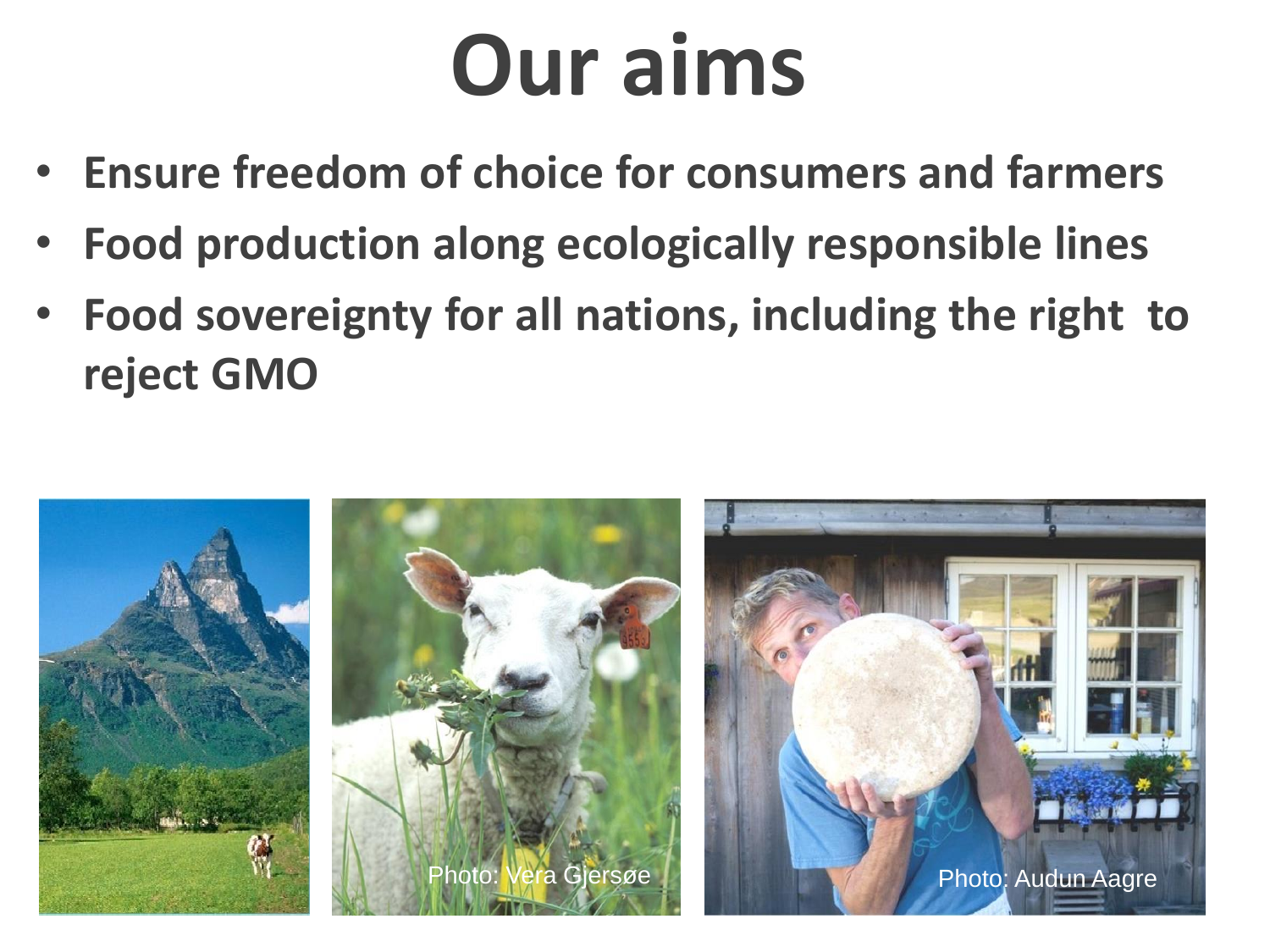## United and stronger

- The member organizations wanted to take a position on GMO, but lacked resources for systematic work
- Now more ongoing, targeted and consensual message
- Norway not in EU, but member of the European Economic Area (EEA). Gene Technology Act still in force

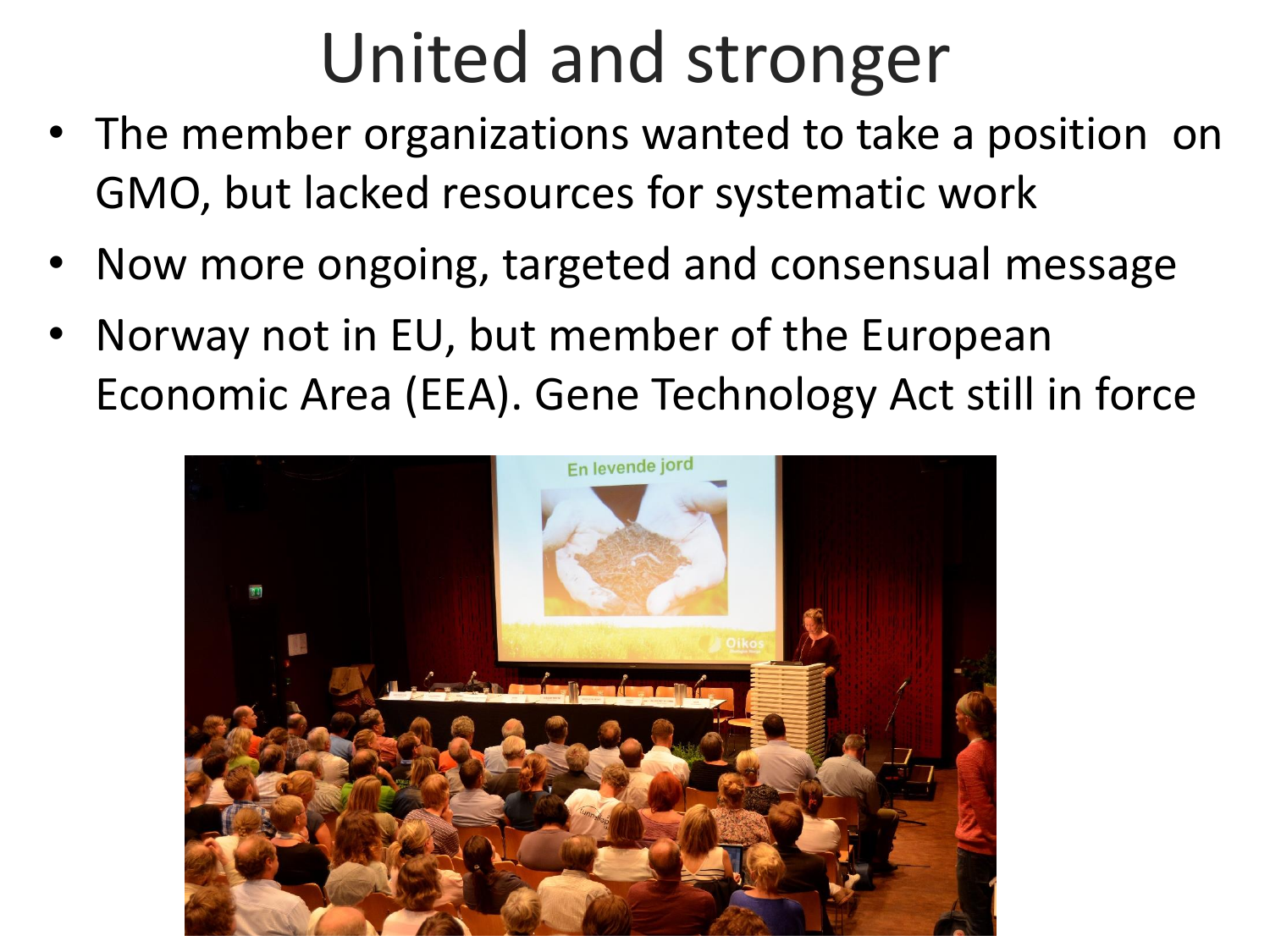

*«We love The Norwegian Gene Technology Act»*

….GMOs may only be approved when there is no risk of adverse effects on health or the environment. In deciding whether or not to grant an application, considerable weight shall also be given to whether the deliberate release will be of benefit to society and is likely to promote sustainable development [in the production area]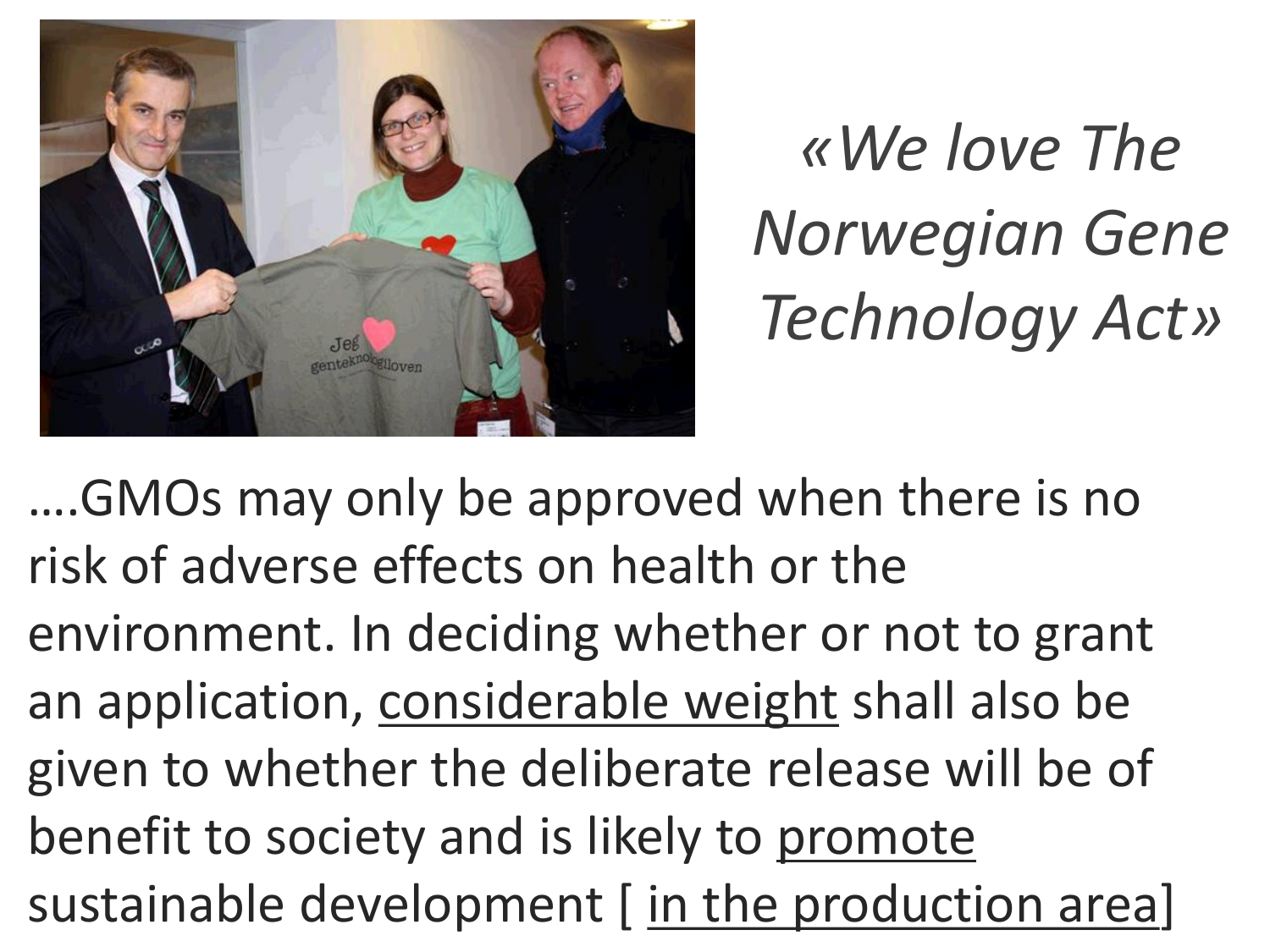## Broad-based consensus in Norway on strict GMO-policy, but still at stake



- No GMOs permitted for food or feed (only tobacco and carnations)
- Governmental support to: GenØk – Centre for Biosafety Biotechnology Advisory Board Global Seed Vault on Svalbard (NON-GMO)
- Only reason to «give up» seems to be fear of penalty sanctions within WTO or other trade agreements
- Similar debate in many other countries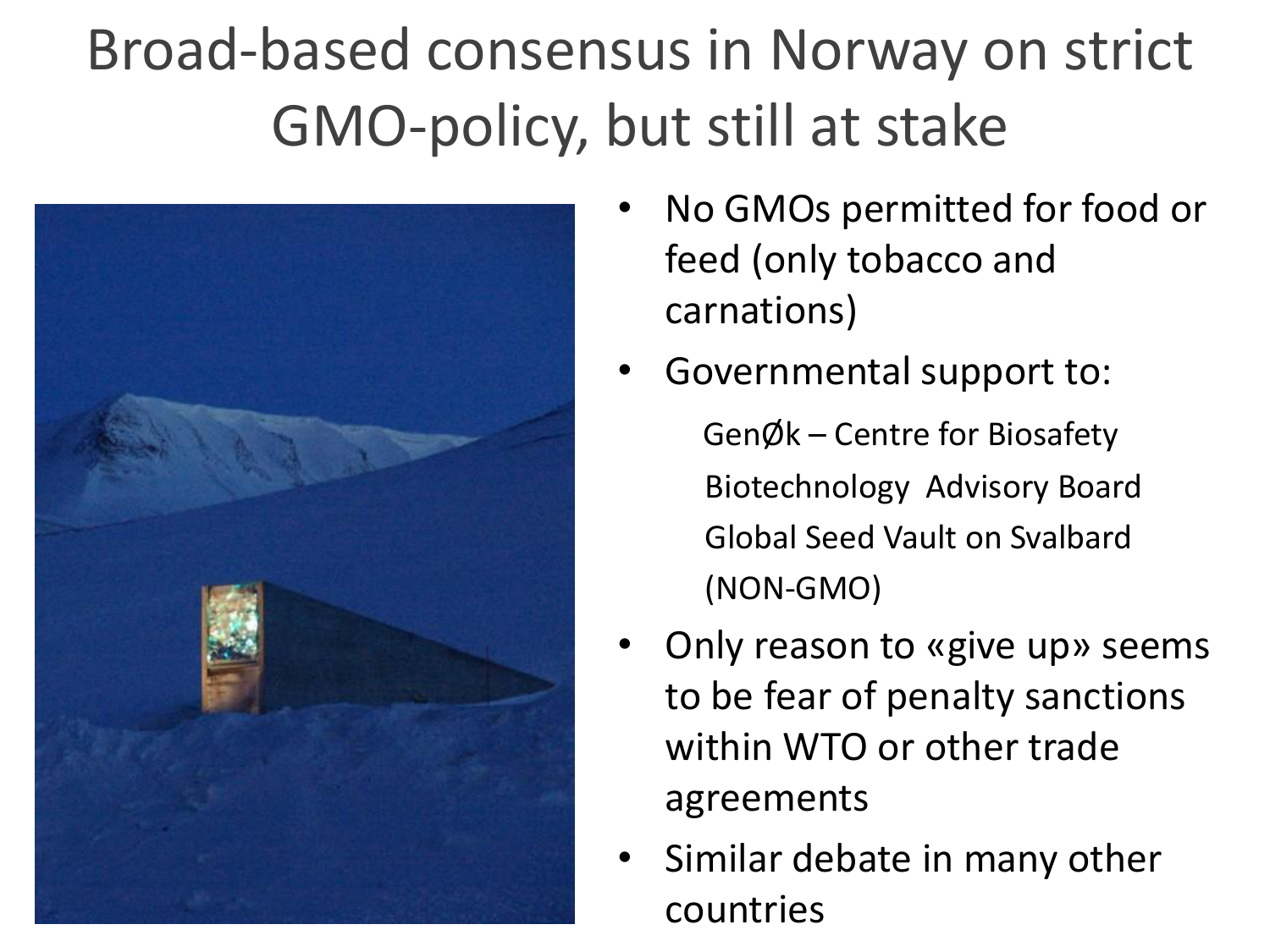## Strengthen International Alliances:

- Information sharing
- Coordinated campaigning
- If possible; joint positions on international negotiations
- Demand that UN agreements must take precedence over trade agreements (Cartagena etc)

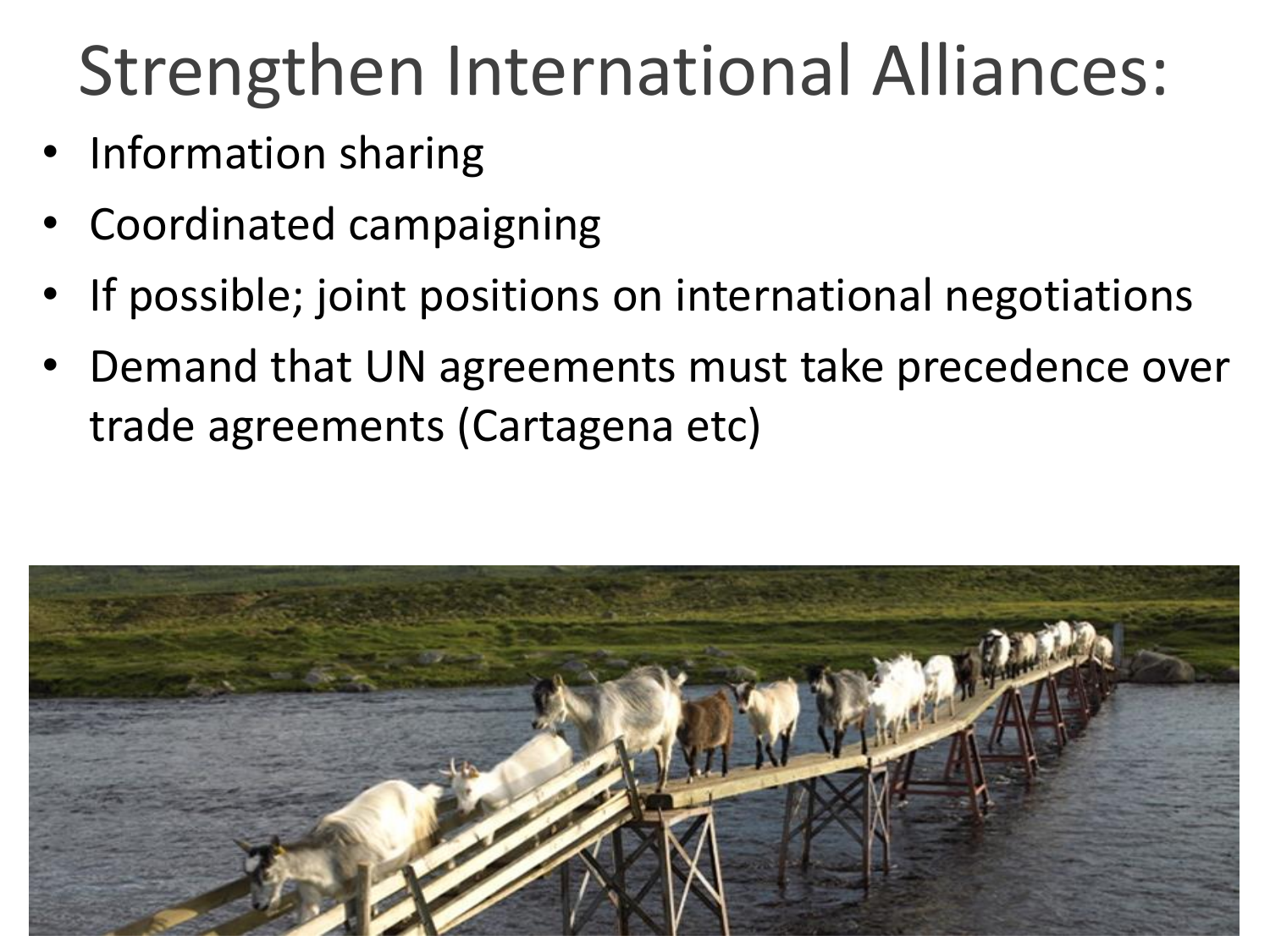#### Food production based on agro-ecological methods more efficient per hectare

Industrial farming Monocultures GMO

Family-based farming based on local, renewable resources